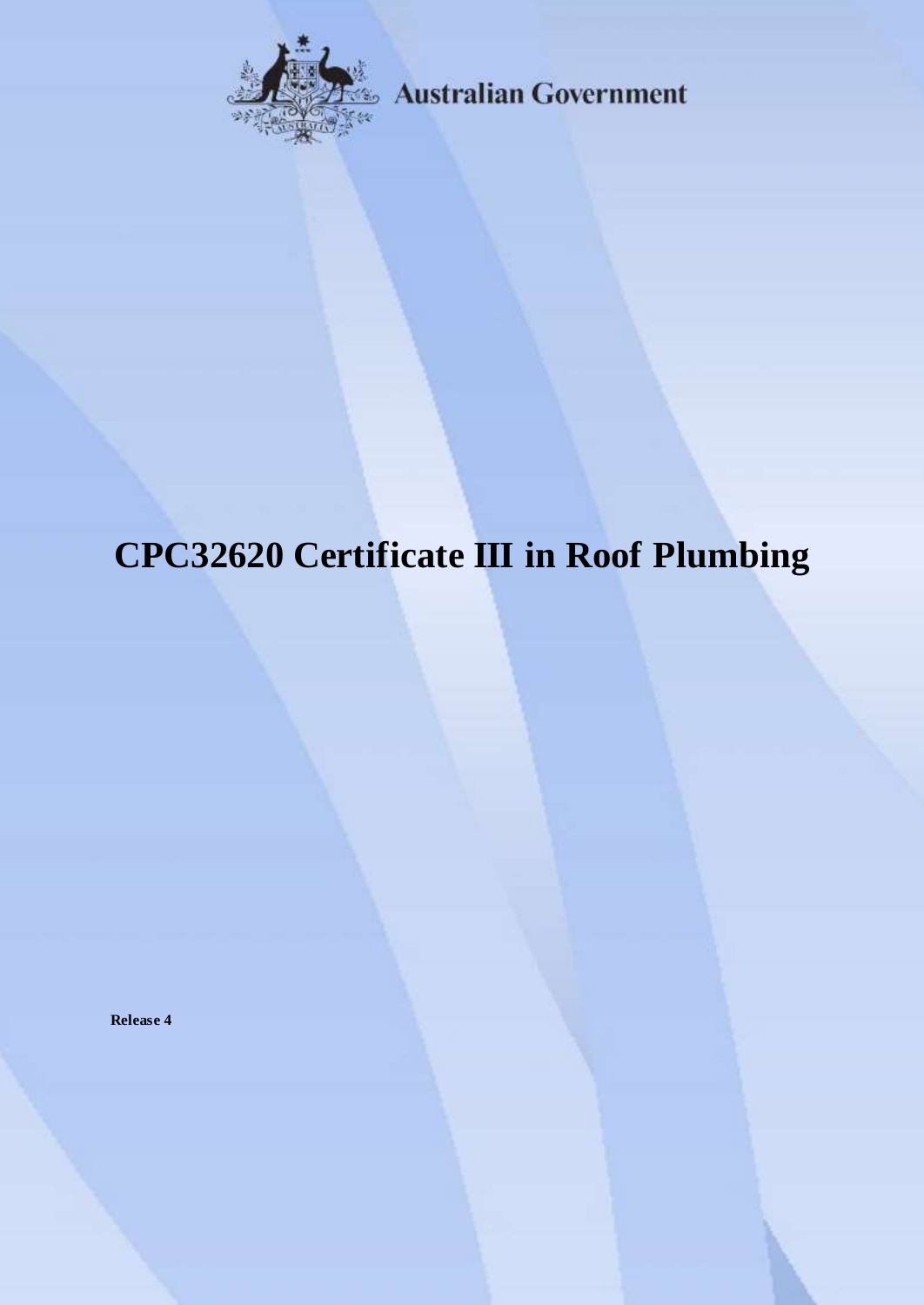## **CPC32620 Certificate III in Roof Plumbing**

#### **Modification History**

Release 4 This version first released with CPC Construction, Plumbing and Services Training Package Release 6.4.

> Correction to the metadata units listing in CPC32620 Certificate III in Roof Plumbing. Units:

- CPCCCM2008 Erect and dismantle restricted height scaffolding
- CPCCCM2012 Work safely at heights

were corrected from 'elective' to 'core' units, and

- CPCPCM2055 Work safely on roofs
- CPCPRF3025 Install roof coverings to curved roof structures

were added to the metadata unit grid.

Release 3 This version first released with CPC Construction, Plumbing and Services Training Package Release 6.1.

> Included CPCCCM2008 Erect and dismantle restricted height scaffolding and CPCCCM2012 Work safely at heights in metadata unit grid.

Release 2 This version first released with CPC Construction, Plumbing and Services Training Package Release 5.1.

> Addition of CPCPRF2024 Fabricate roof coverings for curved structures to Elective units.

Release 1 This version first released with CPC Construction, Plumbing and Services Training Package Release 5.0.

> Supersedes and is equivalent to CPC32612 Certificate III in Roof Plumbing. Updated to meet the Standards for Training Packages 2012.

#### **Qualification Description**

This qualification reflects the role of a person installing, maintaining and repairing flashings, metal roof and wall claddings and rainwater products such as gutters and downpipes, and other accessories on residential, industrial and commercial buildings.

Occupational titles could include:

Roof plumber

This qualification includes units of competency common to other qualifications in the plumbing industry as well as roof plumbing specialist units of competency and can provide a pathway to further learning and work in the plumbing industry.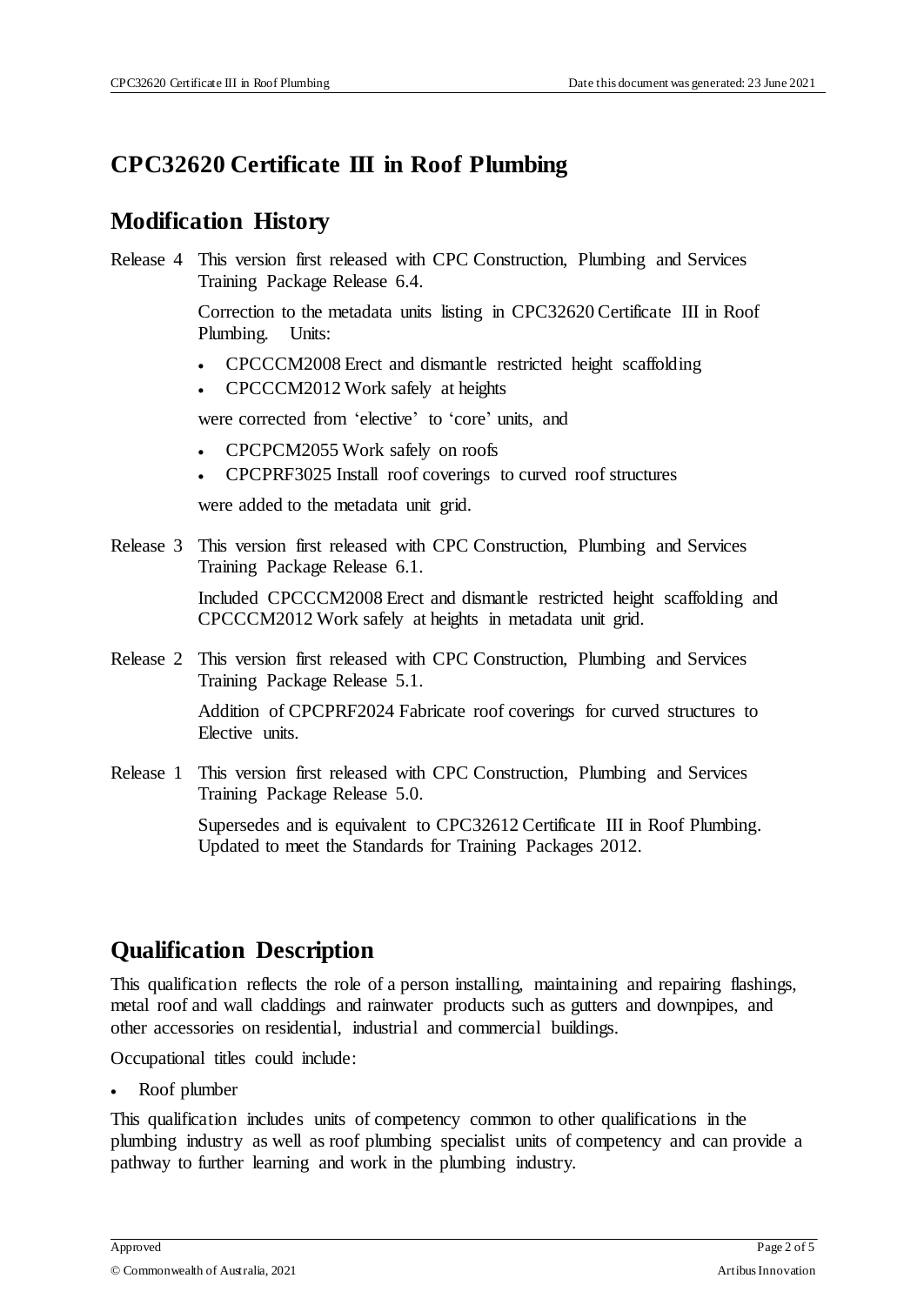The plumbing industry strongly affirms that training and assessment leading to recognition of skills must be undertaken in a real or closely simulated workplace environment and this qualification requires all units of competency to be delivered and assessed in this context.

Completion of the general construction induction training program specified by the model Code of Practice for Construction Work is required before entering a construction work site. Achievement of *CPCCWHS1001 Prepare to work* safely in *the construction industry* meets this requirement.

This is a licenced occupation. Licensing, legislative, regulatory and certification requirements may vary between states and territories. Relevant state and territory regulatory authorities should be consulted to confirm those requirements.

#### **Entry Requirements**

There are no entry requirements for this qualification.

## **Packaging Rules**

To be awarded this qualification, competency must be achieved in:

- 23 units of competency:
	- $\cdot$  20 core units
	- 3 elective units.

The elective units must ensure the integrity of the AQF alignment and contribute to a valid, industry-supported vocational outcome and are to be chosen as follows:

- 2 elective units must be chosen from units listed below
- Up to 1 elective unit may be selected from any other group or from any relevant nationally endorsed Training Package or accredited course.

An asterisk (\*) against a unit code below indicates that the unit has a prerequisite. Please check the unit for information on this. All prerequisites are packaged in the qualification.

#### **Core Units**

|             | CPCCCM2008* Erect and dismantle restricted height scaffolding                   |
|-------------|---------------------------------------------------------------------------------|
|             | $CPCCCM2012*$ Work safely at heights                                            |
| CPCCCM3001  | Operate elevated work platforms up to 11 metres                                 |
| CPCCWHS2001 | Apply WHS requirements, policies and procedures in the construction<br>industry |
| CPCPCM2040* | Read plans, calculate quantities and mark out materials                         |
| CPCPCM2041  | Work effectively in the plumbing services sector                                |
| CPCPCM2043  | Carry out WHS requirements                                                      |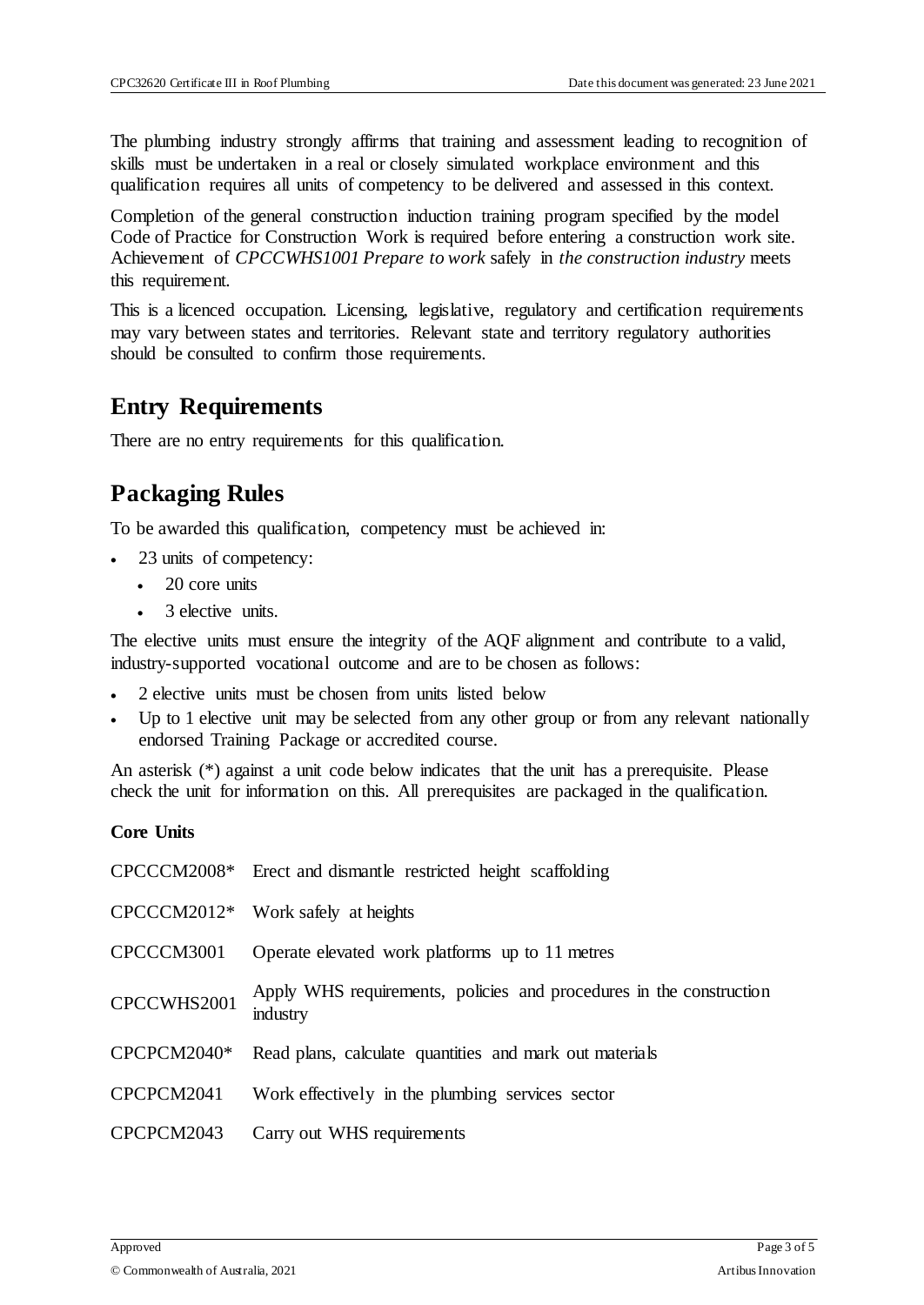| CPCPCM2047* | Carry out levelling |
|-------------|---------------------|
|-------------|---------------------|

- CPCPCM2048\* Cut and join sheet metal
- CPCPCM2055\* Work safely on roofs
- CPCPCM3021\* Flash penetrations through roofs and walls
- CPCPCM3024\* Prepare simple drawings
- CPCPRF2022\* Select and install roof sheeting and wall cladding
- CPCPRF2023\* Collect and store roof water
- CPCPRF3022\* Fabricate and install roof drainage systems
- CPCPRF3023\* Fabricate and install external flashings
- CPCPRF3024\* Install roof components
- CPCPRF3025\* Install roof coverings to curved roof structures
- CPCPRF3026\* Install roof sheets, wall cladding and complex flashings
- HLTAID011 Provide first aid

#### **Elective Units**

- CPCCPB3015\* Install acoustic and thermal environmental protection systems
- CPCCRI3001 Operate personnel and materials hoists
- CPCCST2005\* Carry out load slinging of off-site materials
- CPCPCM2049\* Cut mild steel using oxy-acetylene equipment
- CPCPCM3022\* Weld polymer pipes using fusion method
- CPCPCM4013 Produce 2-D architectural drawings using design software
- CPCPRF2024\* Fabricate roof coverings for curved structures
- CPCPRF3027\* Select and install a heritage roof system
- CPCPRF4011\* Design and size roof drainage systems
- MEM05049\* Perform routine gas tungsten arc welding
- MEM05050 \* Perform routine gas metal arc welding